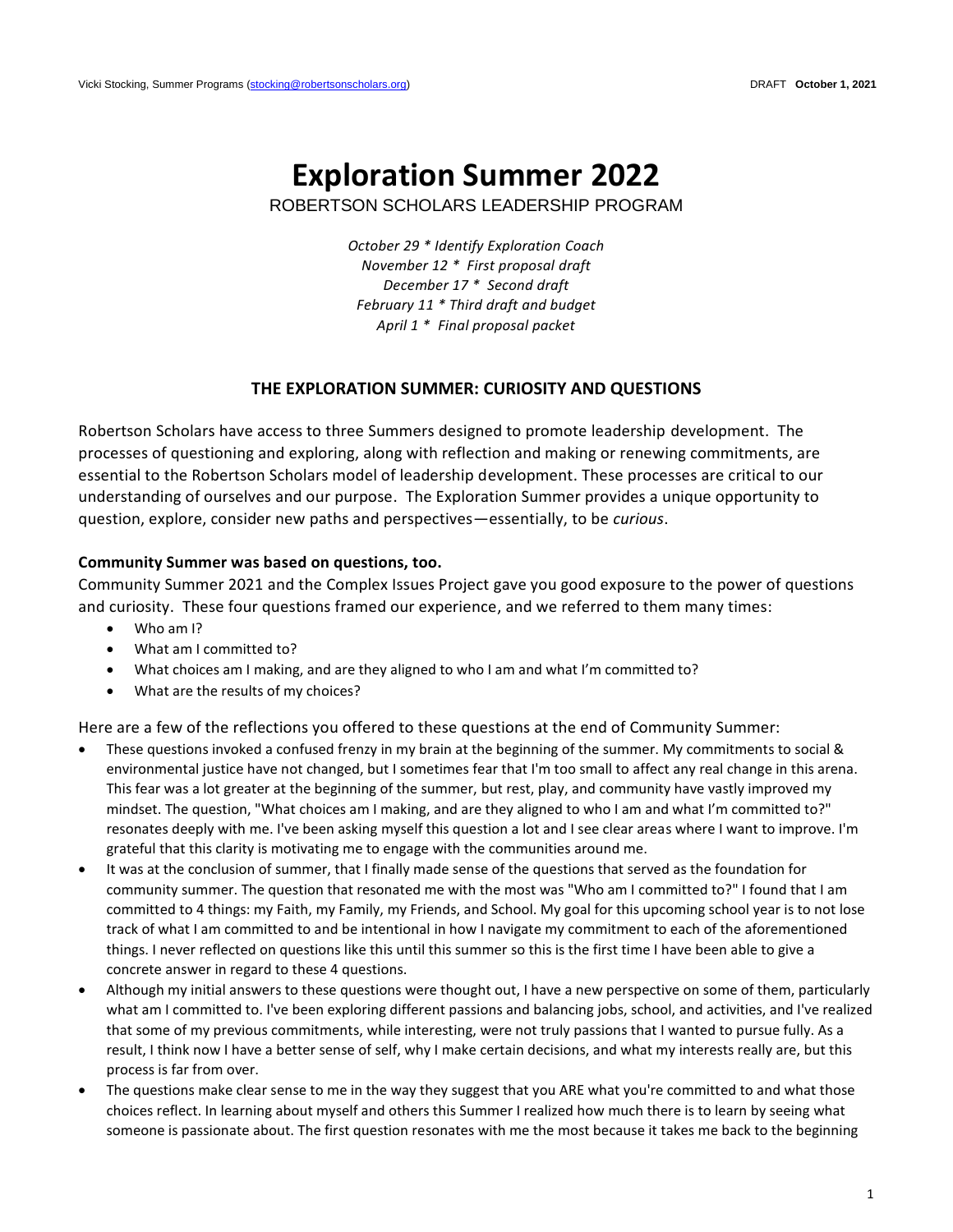of community summer at our first leadership dinner when we literally asked this question to each other. It's such a tricky question but after the Summer I have realized part of who I am is what I'm committed to and what I'm passionate about.

# **Be curious first, and** *then* **think about Exploration Summer.**

Exploration Summer is another chance to grapple with these familiar questions. You'll expand the boundaries of your passions and commitments through curiosity, initiative, and engagement in the deep, personal questions that emerge. And you are ready! Through Community Summer, you grew as individuals and as a cohort through group living, time spent with community leaders, and deep engagement with meaningful activity. Your cohort reported practicing and strengthening a wide variety of specific leadership skills, such as:

- Communication in listening, speaking, and writing
- Dependability/accountability
- Honesty/integrity/authenticity
- Flexibility/adaptability/ stepping out of comfort zone
- Time management/organization
- Relationships: empathy; patience; supporting others
- Collaboration and teamwork: delegation; community building; loyalty/commitment to the group
- Commitments/decision-making

These skills are absolutely relevant for Exploration Summer. For example, you will *honestly* identify how you want to grow and *communicate* your ideas via proposals. Also, you will be *flexible* because challenges will undoubtedly arise, and you will keep *commitments* in mind as you adjust your ideas.

Since Exploration Summer is based on questions, return to the four questions above, and go from there to open your mind to curiosity. What do you want to learn about now? What experience are you craving? Language like this reflects the true nature of Exploration Summer. Regardless of what you end up doing, the motivations and the process are crucial.

## **What** *is* **an Exploration Summer project?**

Exploration Summers are highly individualized. No one Exploration Summer project is exactly like another. The lists posted on the [resource page](https://robertsonscholars.org/current-scholar-resources-exploration-and-launch-summer/) reflect the diversity of approaches and experiences. (Read the Launch lists, too!) You may pursue research, travel, service, entrepreneurship—whichever activities are most likely to help you address those four guiding questions as you grow toward your leadership goals. Exploration can take place domestically or abroad (if travel is allowed!), and alone or with others. Scholars have pursued their curiosity through these general types of arrangements:

- Duke and UNC summer offerings, such as Story + (Duke) or projects through UNC's Journalism or Business schools.
- Opportunities organized by Robertson alumni. Some of these 2021 [offerings](https://docs.google.com/spreadsheets/d/1LZzcgjgyOm58EgIcH3FyPokrG9Dz4TP49oEH5imMLUo/edit?usp=sharing) might be continued for Summer 2022.
- Opportunities provided through an organization outside the universities (e.g.[, Connect 1-2-3;](http://www.connect-123.com/) Student Action with [Farmworkers\)](http://www.saf-unite.org/).
- Pre-professional internships.
- Self-designed independent projects.

## Examples of recent Exploration Summers:

- Patrick Clinch spent half the summer working in Congress and the other half studying the roots of satire and democracy in Greece and Rome.
- Annie Evans learned about gerrymandering and ways to create more equitable districts through an internship with a non-profit in Richmond
- Nick Johnston reflected on industrialization through a trek on horseback through Mongolia
- Lawton Ives pursued his love of the outdoors and conservation by interning in the Superintendent's Office of Yellowstone National Park. (This was such a powerful experience that Lawton spent the summer after graduation interning at Great Sequoia National Park before starting a consulting job.)
- Sierra Winters participated in the Mindful Cooking retreat in France, earned her 500-hour yoga teacher certification in Dharamshala, India, and explored monasteries of the Tibetan Buddhist tradition in northern India.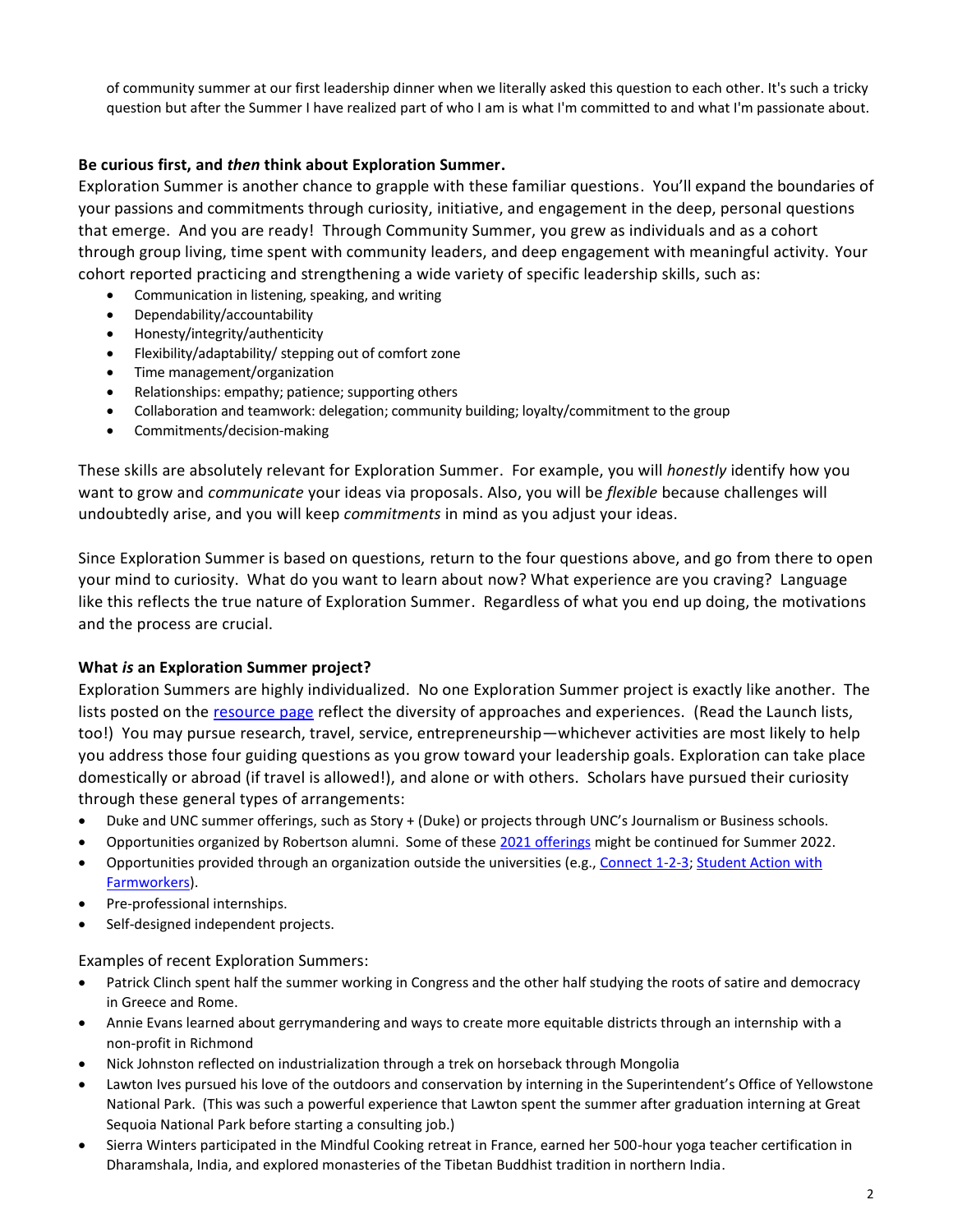• Abby Gay went from financial consulting with Oliver Wyman to a hands-on experience as a marketing intern for a new clothing company in Bali [\(Kenny Flowers\)](https://www.kennyflowers.com/collections/new-releases?gclid=CjwKCAjw7rWKBhAtEiwAJ3CWLPPy54Qwe4LOIMgttq5MoaeLDetZ3d1rV_TReM_MkxyX__9L5Es5LRoCIHQQAvD_BwE) founded by an alum.

# **The Steps**

We've split the complex process into manageable steps. Documents will be posted on the Summers resource pages for guidance:

- I. **Return to curiosity and questions!** Talk to other Scholars in your cohort, with older Scholars and Alumni, and with Program staff members about your early ideas. If you're having trouble thinking about what you're curious about, here are some ideas:
	- Go to a bookstore (virtual or not) and browse. What are you drawn to? If you had all the time, what would you want to read? You can follow a similar process with movies or shows.
	- Think about how you spend your free time. What brings you joy and/or a sense of purpose? Why?
	- Go to Vicki's office at UNC and look at the travel guides. Or look at a map. Remind yourself of the places you wish you could go. (Some of us have forgotten, during COVID). Why do you want to go there?
	- When you're with other people, notice what catches your attention in the conversation. What do you like to talk about or learn about with others? Maybe it's politics, or cooking, or the ethics of financial technology. Notice when do you say, "Tell me more about that!" Pay attention to your own level of interest.
	- Go outside and walk around long enough to free yourself of whatever you were doing when you felt stuck. Or do something that makes you uncomfortable. Disrupt yourself and see what questions arise.
	- Talk to your friends! What do they think you're curious about? Frequently, the people around us have good ideas about what we want to learn and experience.
- II. **Invite a Coach.** As you're thinking about curiosity, invite someone to join you. Who would you like to include in your questions? Because the Exploration Summer involves a type of independent work we have not emphasized to this point in Summers, you will invite an *Exploration Mentor* to participate. A Coach involvement will depend on the nature of your questions. The following are some of roles Coaches have played:
	- Affirm your questions and desire for exploration.
	- Advise you on proposals, including brainstorming or identifying possible organizations, locations, etc.
	- Assist with conceptualizing and implementing research, particularly Research with Human Subjects.
	- Consult during the summer if needed and debrief post-summer.

#### III. **Conceptualize and Design a Project**

You will begin to write your questions and ideas into a coherent form that you can shape into a project. You'll start to reason through what kinds of experiences can help you answer your questions.

## IV. **Proposals and Budgets**

Finally, you'll write and revise a series of proposals. This system of successive proposals + feedback is a powerful learning experience that spreads project development over several months, allowing for revisions and new ideas and a deeper connection with your Coach.

## **What to do RIGHT NOW**

Let's get started:

- 1. Review your Community Summer Reflection, and Vicki's comments, as a reminder of what you learned during Community Summer.
- 2. Think about your experience with the Complex Issues project and Sophomore Retreat. Do you have new questions you want to address during Exploration Summer? *What are you curious about?*